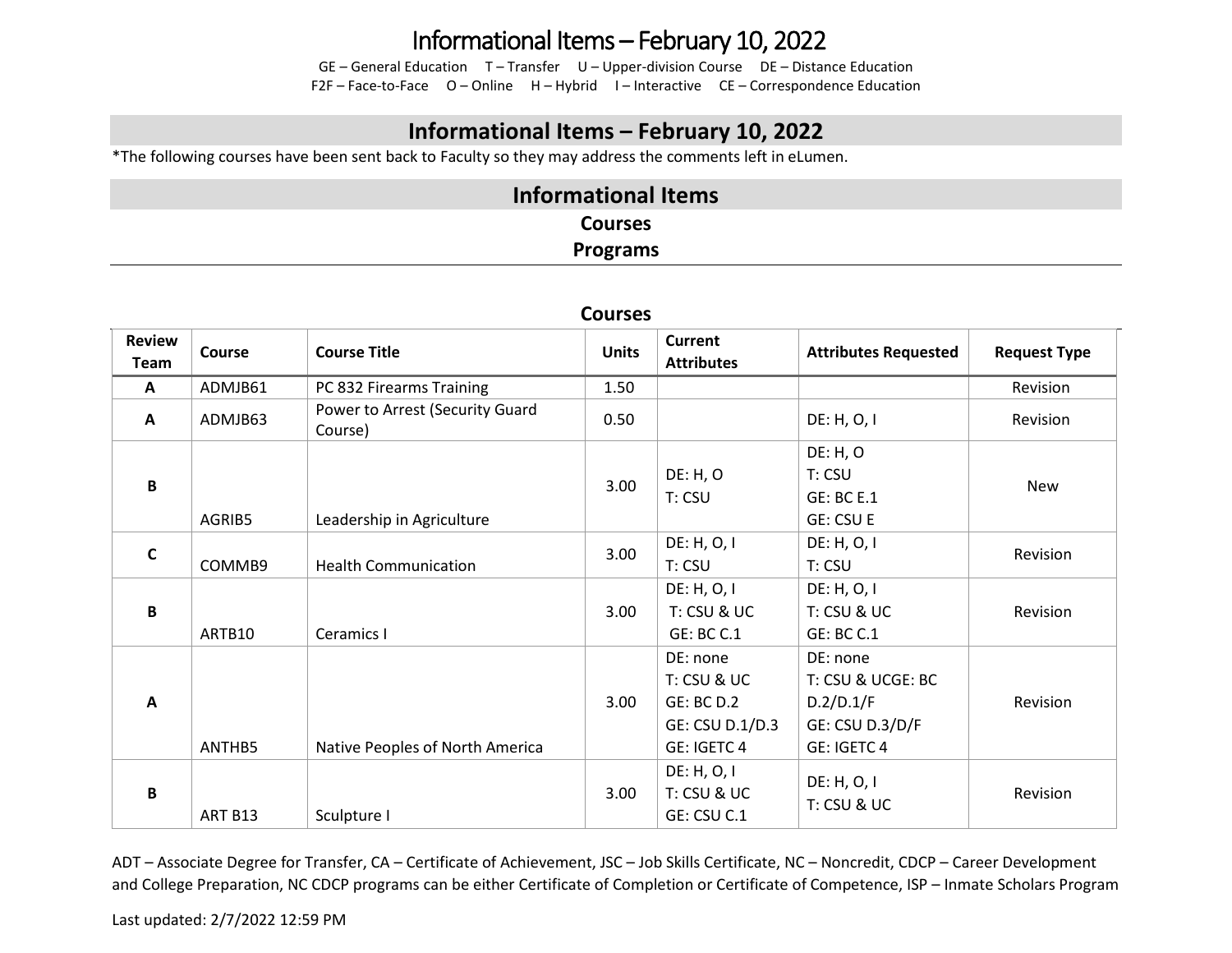# Informational Items – February 10, 2022

GE – General Education T – Transfer U – Upper-division Course DE – Distance Education F2F – Face-to-Face O – Online H – Hybrid I – Interactive CE – Correspondence Education

| B            | ARTB14            | Sculpture II                                    | 3.00              | DE: H, O, I<br>T: CSU & UC                                                      | DE: H, O, I<br>T: CSU & UC                                                      | Revision |
|--------------|-------------------|-------------------------------------------------|-------------------|---------------------------------------------------------------------------------|---------------------------------------------------------------------------------|----------|
| $\mathbf{A}$ | ARTB <sub>2</sub> | Drawing I                                       | 3.00              | DE: H, O, I<br>T: CSU & UC<br><b>GE: BC C.1</b><br>GE: CSU C.1<br>GE: IGETC 3.A | DE: H, O, I<br>T: CSU & UC<br><b>GE: BC C.1</b><br>GE: CSU C.1<br>GE: IGETC 3.A | Revision |
| $\mathbf c$  | ARTB29            | Special Studies in Art                          | 1.00              | DE: H, O, I<br>T: CSU                                                           | DE: H, O, I<br>T: CSU                                                           | Revision |
| $\mathsf{C}$ | ARTB48            | Advanced Photography III -<br>Independent Study | 3.00              | DE: H, O, I<br>T: CSU                                                           | DE: H, O, I<br>T: CSU                                                           | Revision |
| $\mathbf{A}$ | ARTB5             | Three Dimensional Design                        | 3.00 <sub>1</sub> | DE: H, O, I<br>T: CSU & UC<br><b>GE: BC C.1</b>                                 | DE: H, O, I<br>T: CSU & UC<br><b>GE: BC C.1</b>                                 | Revision |
| D            | ENGRB37           | <b>Engineering Mechanics-Dynamics</b>           | 3.00              | T: CSU & UC                                                                     | DE: H, 0, I<br>T: CSU & UC                                                      |          |
| H            | WELDB65AB         | <b>Welded Steel Structures</b>                  | 3.0               |                                                                                 | DE: H, O, I                                                                     |          |

#### **GE**

| <b>Courses</b> |                           |              |                           |                             |                     |
|----------------|---------------------------|--------------|---------------------------|-----------------------------|---------------------|
| <b>Course</b>  | <b>Course Title</b>       | <b>Units</b> | <b>Current Attributes</b> | <b>Attributes Requested</b> | <b>Request Type</b> |
|                |                           |              |                           | <b>DE: H, O</b>             |                     |
|                |                           | 3.00         | <b>DE: H, O</b>           | T: CSU                      | <b>New</b>          |
|                |                           |              | T: CSU                    | <b>GE: BC E.1</b>           |                     |
| <b>AGRIB5</b>  | Leadership in Agriculture |              |                           | GE: CSU E                   |                     |
|                |                           |              | DE: H, O, I               | DE: H, O, I                 |                     |
|                |                           | 3.00         | T: CSU & UC               | T: CSU & UC                 | Revision            |
| ARTB10         | Ceramics I                |              | <b>GE: BC C.1</b>         | GE: BC C.1                  |                     |

ADT – Associate Degree for Transfer, CA – Certificate of Achievement, JSC – Job Skills Certificate, NC – Noncredit, CDCP – Career Development and College Preparation, NC CDCP programs can be either Certificate of Completion or Certificate of Competence, ISP – Inmate Scholars Program